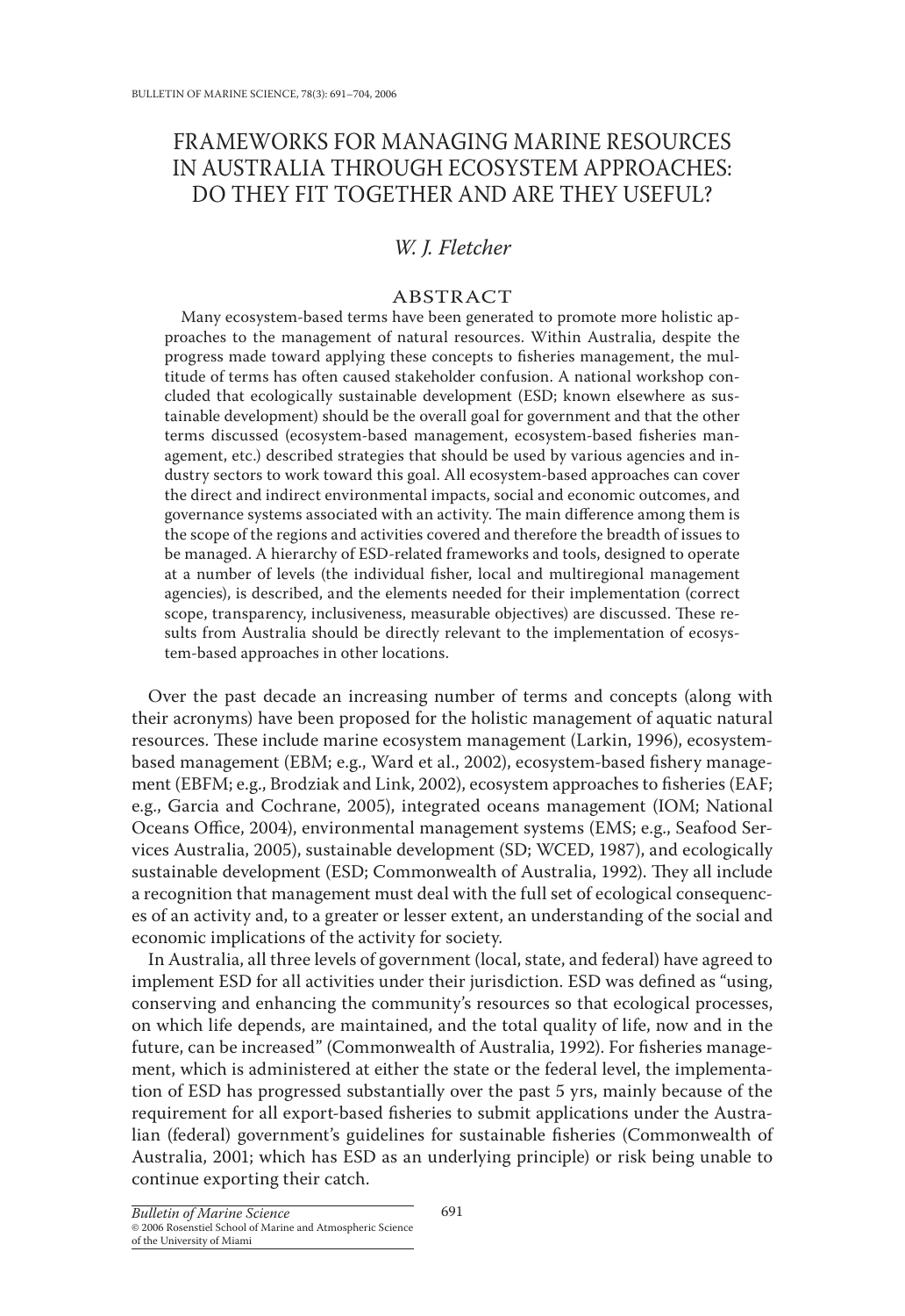To assist with this implementation of ESD, the National ESD Reference Group (NESDRG) developed a framework for the reporting and assessment of wild capture fisheries. This framework outlined a four-step, risk-based process to help generate reports on all relevant ESD issues for a fishery; including impacts on target species and the broader ecosystem, along with the social and economic outcomes from the fishing activities and the current governance systems (Fletcher et al., 2005). Subsequently, all major fisheries in Australia have generated reports to meet the federal government's requirements. During this process difficulties sometimes arose from confusion concerning the relationship of the term ESD with terms describing other ecosystem-based approaches. Stakeholders were often unsure whether these were merely different names for ESD, whether they covered different issues, and especially whether any was "superior" to ESD.

Concurrent with the development and use of ESD frameworks for individual fisheries, other government-led initiatives were being developed that covered related issues such as integrated fisheries management in Western Australia (Department of Fisheries, 2000, 2002), regional marine planning in South Australia (Government of South Australia, 2004), and IOM at the national level (Commonwealth of Australia, 1998). The relationships of these various initiatives with ESD, and with each other, were also unclear and fueled debates among agencies about which concept and framework should be used and where responsibility for their development should reside.

Such discussions take considerable time and distract attention from progress toward development of more effective marine-resource management systems. Because of the urgent need to ensure that all these initiatives were being advanced in a complementary fashion (Table 1), the Natural Resources Management Standing Committee, which includes the heads of all the key state and federal agencies responsible for marine-resource management in Australia, began a process to unravel the complexity. Here, I outline the results of this process and describe how the various concepts can fit together effectively. Because similar debates are occurring elsewhere, the lessons we have already learned in Australia in attempting to implement them will be outlined.

### **METHODS**

The task of completing the analysis of "ecosystem-related" terms was assigned by the standing committee to the NESDRG, which includes representatives of most major government and nongovernment stakeholder groups and covers both the fishing and general environmental sectors. This reference group had been operating since 2000 and was instrumental in the successful development of the first ESD framework for individual wild capture fisheries (Fletcher et al., 2005). Furthermore, it was already acting as the steering committee for a number of related initiatives and was therefore in a unique position to compare the various systems.

The NESDRG held a workshop in April 2004 where the differences in the scope and concepts associated with each of the commonly used terms, along with the general problem of dealing with different terminology among groups and countries, were discussed. To minimize confusion, the most common terminology already being used in Australia to describe a type of assessment was generally retained rather than replaced with any newly adopted alternative. The final results were accepted by the standing committee at their July 2004 meeting. These outcomes and other relevant information on current progress toward ESD within Australia are presented below.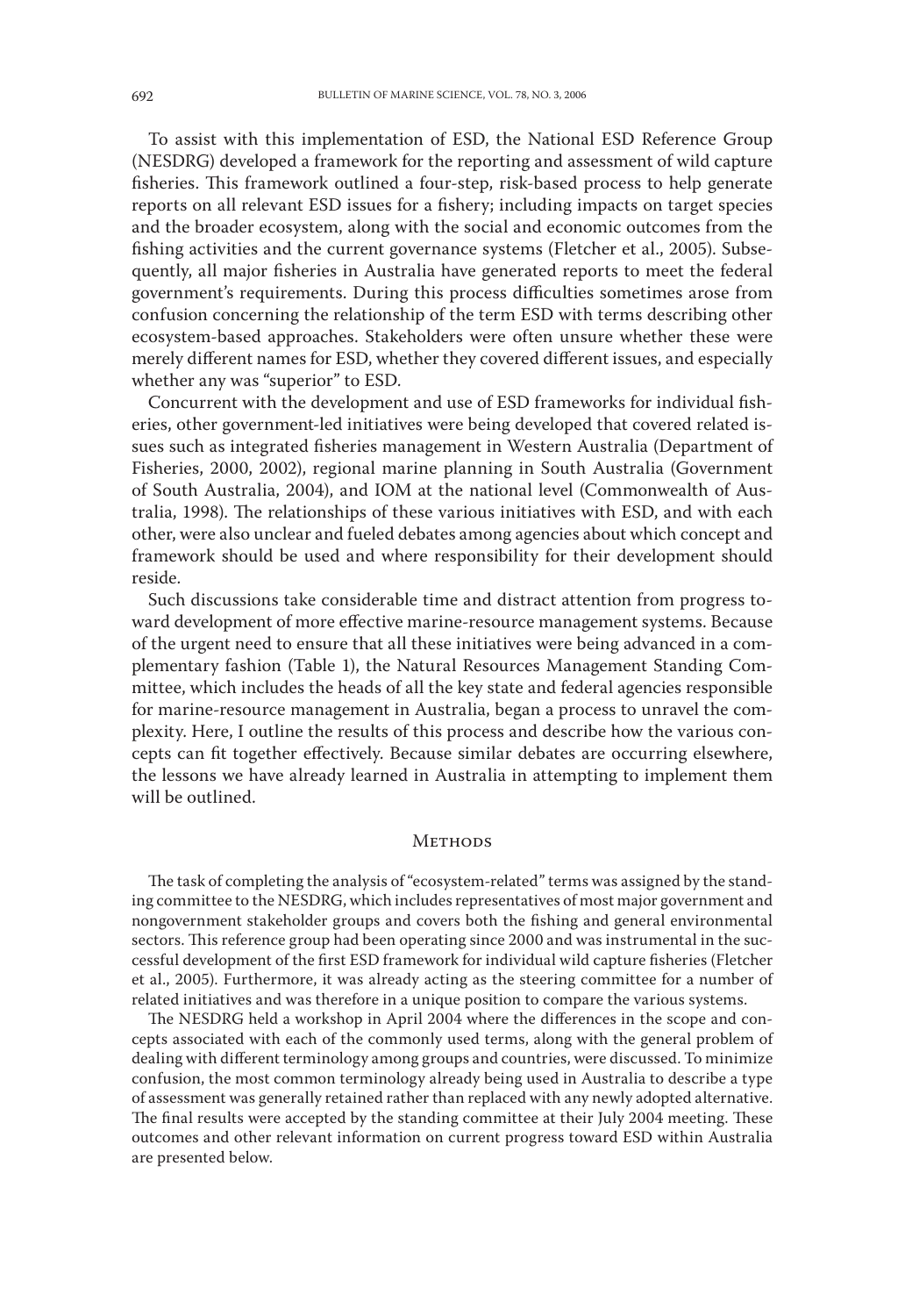#### **RESULTS**

The NESDRG determined that, within Australia, ESD should be seen as the overall goal for government and that the other terms (e.g., EBFM) described strategies that should be used by various sectors and agencies to work toward the overall goal of ESD. The group also agreed that, in any assessment using any ESD-related framework, all relevant environmental impacts, social and economic outcomes, and governance systems should be assessed but that the scope of the activities (and therefore the issues) addressed by the various frameworks might have to differ.

The primary factor affecting the choice of an appropriate scope for any management system is that any sector (be it an individual, industry, agency, or even government) faces issues that it can manage directly, issues that it can influence, and the surrounding environment, which it can neither control nor directly influence. Consequently, the main difference in implementation between these systems was judged to be the scope of issues that could be managed by the sector involved. The various management systems therefore form a hierarchy within an overall ESD context, wherein each level can provide the building blocks for the next (see Fig. 1).

Each of the terms and concepts considered here will be outlined in brief, with reference to more comprehensive descriptions and examples where completed assessments are available (Table 1). The descriptions will also outline the key differences between the levels and, importantly, how they can fit together.

 (1) *An industry-level EMS* can be used to describe how an individual company, or a corporate group within a fishery or fishing area, is attempting to meet the ESD principles relevant to its activities. The company or group can describe how it will meet some, or all, of the management requirements dictated either directly by relevant regulations or indirectly as a response to community expectations. Such systems can be as informal as a set of codes of practice, or they can be highly refined and include third party auditing (see Fig. 2).

An increasing number of EMS are being developed by fishing-industry groups within Australia. This trend is due mainly to industry's recognizing that some form of environmental accreditation may help maintain its longer-term access, particularly in areas where competition for access to resources is high. For example, the EMS for the Gulf of Carpentaria Commercial Fishermen Association includes a commitment "to improve the relationship between fishermen in the area with other users of fisheries resources" (Ward, 2003). The association's code of conduct describes how it will reduce its by-catch and minimize its impacts on general water quality. The entire fishing industry now has help in formulating such systems from a comprehensive set of EMS tools developed for the purpose (Seafood Services Australia, 2005), which are based on the wild capture ESD framework.

An industry-level EMS will, however, generally not be able to deal directly with all elements required for the management of a fishery. Industries do not administer the development of relevant legislation and regulations and generally do not monitor the performance of the affected target stocks. These responsibilities are usually undertaken by the relevant fisheries-management agency on behalf of the community.

(2) *A fishery ESD report* deals with all the aspects of an individual fishery and describes how the relevant fisheries agency (in conjunction with industry and other stakeholders) is contributing, through its current management arrangements to ESD objectives. The national ESD framework (Fletcher et al., 2002; see Figure 3 for sum-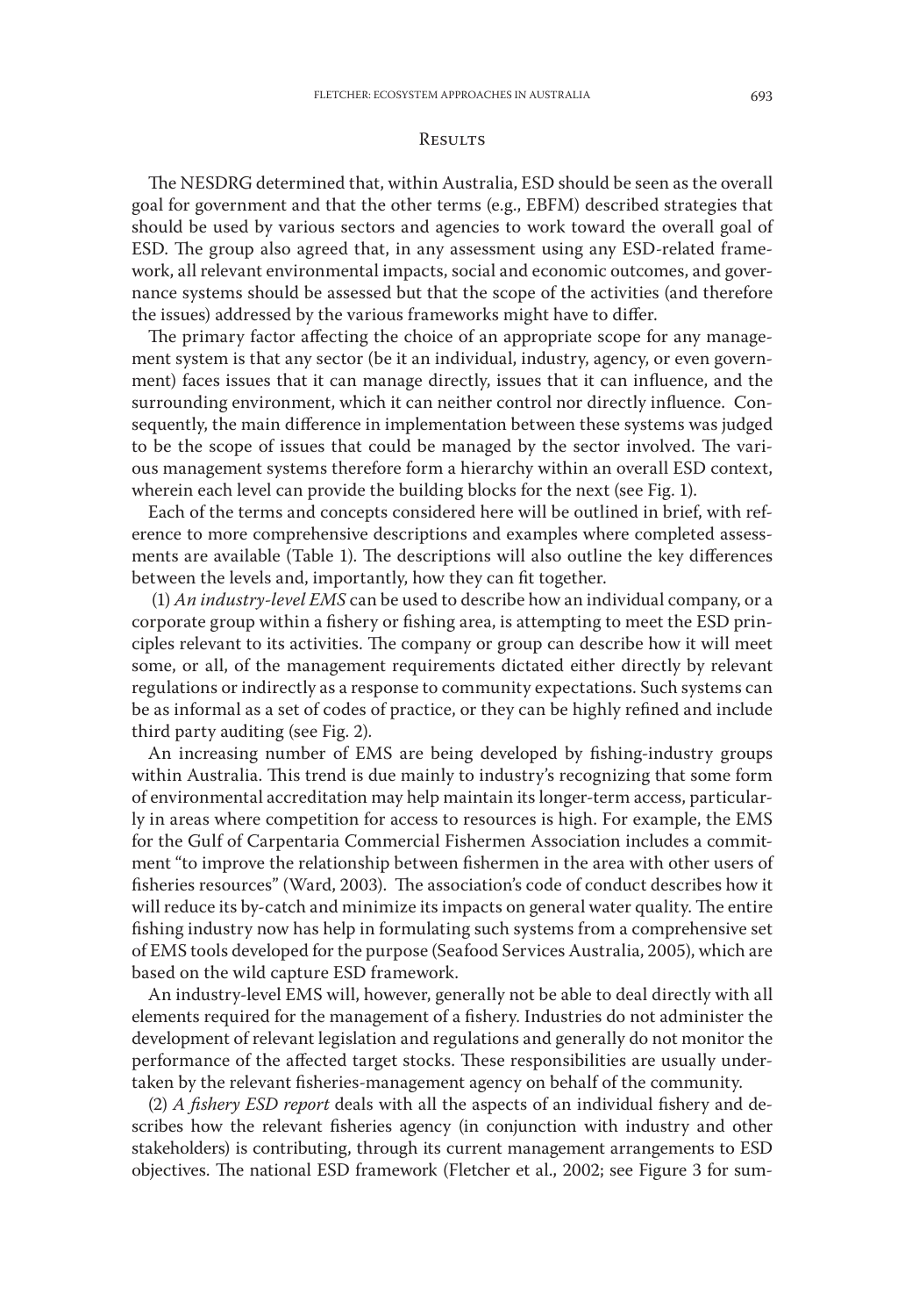

Figure 1. A diagrammatic representation of the relationships between three levels of the eco-<br>logically sustainable development (ESD)-related frameworks. The split box in the first and lower levels represents an EMS covering some elements of the fishery. The encircling of all the fisheries boxes within the ecosystem-based-management (EBM) level indicates that they represent only one sector at this level. The curved arrows indicate that allocation interactions are likely, not the direction of any impact. MPAs signifies marine protected areas; Aquac. signifies aquaculture.

mary) describes how to generate a report for an individual wild capture fishery and includes a number of tools that help with identifying all the relevant issues across the eight main components of ESD; completing risk assessments that help determine the appropriate level of response for each issue; and, where necessary, articulating a detailed plan of management that specifies operational objectives and the arrangements needed to achieve them, along with appropriate monitoring of performance. This system can, where relevant, directly incorporate any arrangements covered within a related industry-based EMS, making them complimentary processes (Fig. 2).

The national ESD framework, or at least some of its components, has assisted in the generation of many applications by fisheries to meet the Australian government's export requirements (see http://www.deh.gov.au). One of its most valuable components has been the adoption of structured stakeholder workshops that identify issues and complete the qualitative ecological risk assessments. These cover the risk generated by the fishery to target species, by-catch species, directly affected habitats, and the ecosystem in general. The inclusive nature of the process and the need to document outcomes fully has increased both the transparency and the discipline of management decision-making, but also the level of acceptance by the various stakeholder groups (Fletcher, 2005).

Using the ESD framework has generated comprehensive assessments of the impacts, both positive and negative, that directly link the performance of the fishery to the objectives and arrangements within its management plan (e.g., Kangas et al., 2005). Additional tools designed to assist with the assessment of social and economic outcomes have now also been detailed (Hundloe, 2002; Schirmer and Casey, 2005), enabling individual fisheries undergoing changes to their management to assess any potential socioeconomic impacts.

Although this process is comprehensive at an individual-fishery level and is generally seen as being successful, it does not assess the combined effects of different fisheries within the same area. Some environmental groups have therefore stated that the fishery-level ESD reports are still insufficient to meet their desire for fisheries to be managed according to the concept of "ecosystem-based management" (e.g., Dunlop, 2003). These concerns were related to issues like having defined allocations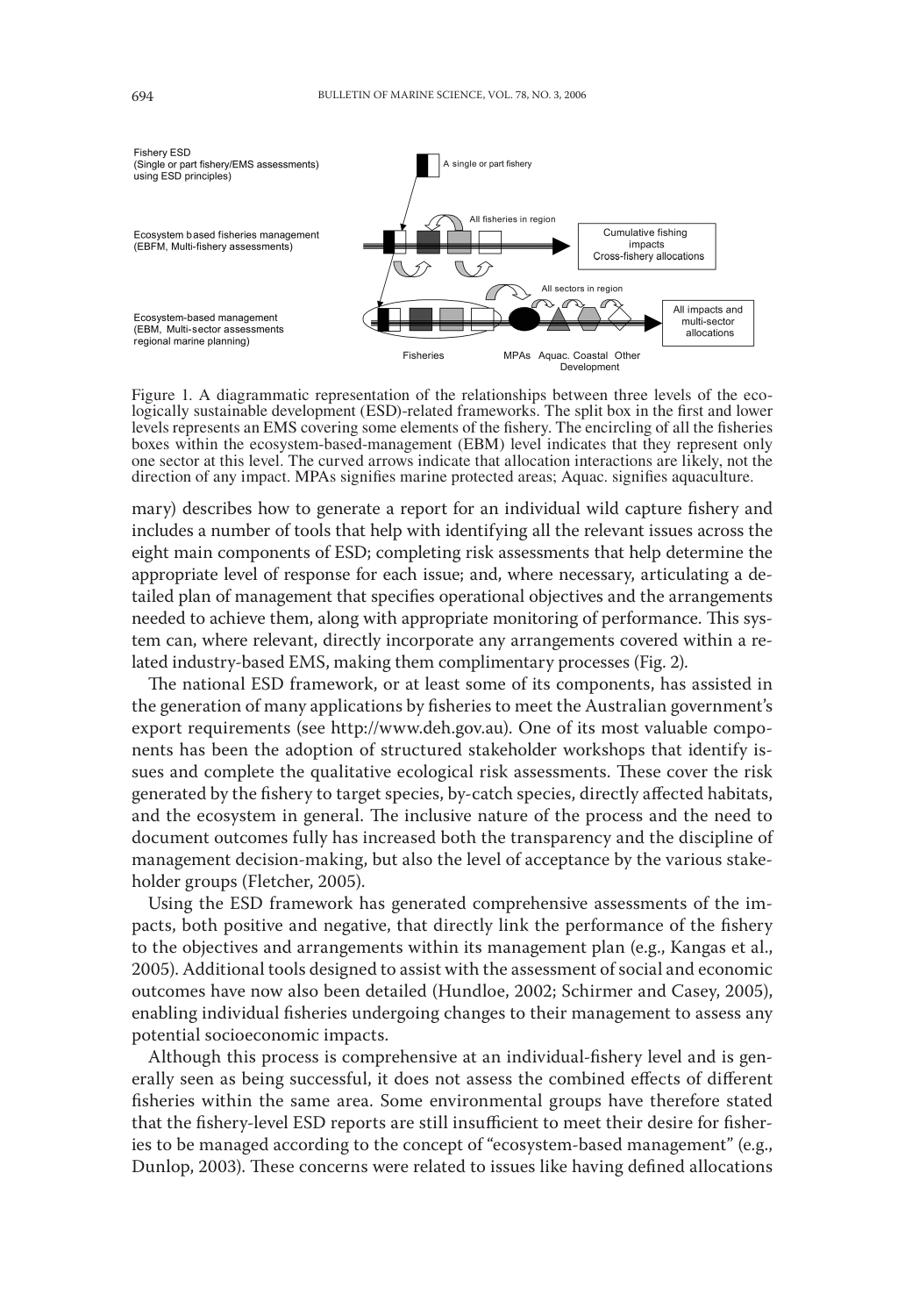| Category of assessment Scope                                   |                                                                 | Seeks to manage                                                                | Key groups involved                                                                                                             | Current Australian examples                                                                                                                                                                               |
|----------------------------------------------------------------|-----------------------------------------------------------------|--------------------------------------------------------------------------------|---------------------------------------------------------------------------------------------------------------------------------|-----------------------------------------------------------------------------------------------------------------------------------------------------------------------------------------------------------|
| Industry-sector EMS                                            | Part of a single fishery                                        | Some or all impacts of an Individuals, companies,                              |                                                                                                                                 | A list of current EMS reports and projects                                                                                                                                                                |
|                                                                | Single resource (aquatic)<br>Single regior                      | individual or group                                                            | industry associations                                                                                                           | http://www.seafoodservices.com.au<br>within Australia is available at:                                                                                                                                    |
| Fishery ESD                                                    | Single fishery<br>Single region<br>Single resource (aquatic)    | All impacts related to an<br>individual fishery                                | Fisheries agencies<br>(plus the above)                                                                                          | An extensive list of ESD-based reports for<br>most Australian fisheries is available at:<br>http://www.deh.gov.au                                                                                         |
| Ecosystem-based fishery Several fisheries<br>management (EBFM) | Single region<br>Single resource (aquatic)                      | impacts within a region<br>All fishing-related                                 | multiple industry associations<br>Fisheries agencies (plus<br>and stakeholder groups)                                           | jurisdictions (http://www.fish.wa.gov.au/<br>sector allocations have begun in some<br>None yet, but processes to determine<br>sec/man/ifm/index.php?0601                                                  |
| management (EBM)<br>Ecosystem-based                            | Single resource (aquatic)<br>Several sectors<br>Single region   | All impacts occurring                                                          | within a marine bioregion transport, aquaculture, tourism<br>Fisheries, environment,<br>agencies (plus multiple<br>stakeholders | None yet, but a marine planning process is<br>underway for the Spencer Gulf region of<br>(http://www.environment.sa.gov.au)<br>South Australia                                                            |
| management (IOM)<br>Integrated oceans                          | Single resource (aquatic)<br>Several regions<br>Several sectors | As above for a series of<br>marine bioregions                                  | As above for a series of<br>jurisdictions                                                                                       | Australia (no operational objectives/<br>Southeast Regional Marine Plan in<br>see http://www.oceans.gov.au)<br>performance measures:                                                                      |
| National ESD                                                   | Several resources<br>Several regions<br>Several sectors         | and atmospheric impacts<br>All terrestrial, aquatic,<br>in a region or country | All government agencies,<br>industry groups, and<br>community                                                                   | Various "state of the environment" reports<br>(but these usually contain only indicators;<br>i.e., operational objectives or measures to<br>gauge performance are lacking;<br>e.g., http://www.deh.gov.au |
| International ESD                                              | All sectors, regions, resources As above for the world          |                                                                                | As above for the world                                                                                                          | UN protocols (e.g., Kyoto)                                                                                                                                                                                |

Table 1. Summary of the relationships among ecosystem-related management approaches. Note that impacts may include both positive and negative effects and cover environmental social and controller and according to the contr Table 1. Summary of the relationships among ecosystem-related management approaches. Note that impacts may include both positive and negative effects and cover environmental, social, and economic issues. Environmental management systems (EMS); ecologically sustainable development (ESD).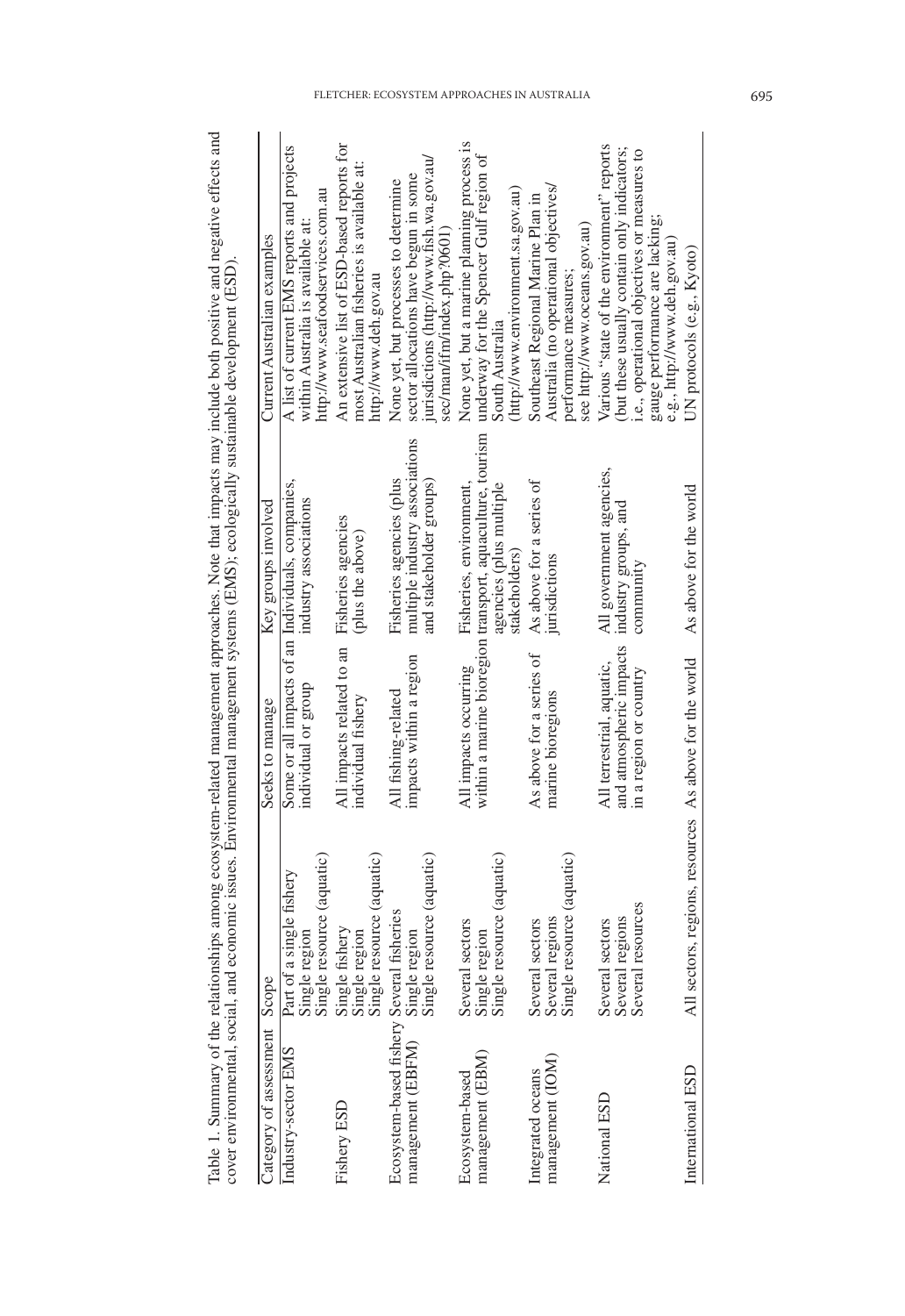

Figure 2. Diagram depicting how environmental management systems, codes of practice, and accreditation fit within the ESD Framework. The ESD elements outside the shaded area require input from the relevant management authorities and other stakeholders. The elements within the shaded area could be completed by industry as part of an environmental management system. The elements outside the box are those could be undertaken by third parties, such as auditors certified by the International Organization for Standardization (ISO).

among all sectors and an understanding of all human-caused changes within a region. Such issues cannot be addressed at the individual-fishery level.

(3) *EBFM* was defined as the assessment and management of all impacts and outcomes related to any commercial, recreational, charter, indigenous, or "no-take" sector operating within an ecosystem or bioregion. EBFM assessments should, therefore, cover the cumulative impacts on the environment that arise from the current suite of fisheries-related activities (Fig. 1). They should also document the overall social and economic outcomes that are generated by these activities given the current allocation of access within the region.

To undertake EBFM effectively requires integrating the impacts of the management arrangements of all individual fishing activities within a region to ensure that they are collectively achieving the whole of region objectives. These regional objectives and performance measures could, for example, include the total acceptable harvest levels for each of the key target species and the total area of habitat subject to trawling or significant disturbance. Finally, they could document any decisions on explicit allocations of access to resources among the competing fisheries sectors (commercial, recreational, etc.), possibly including the total area of "no-take" zones.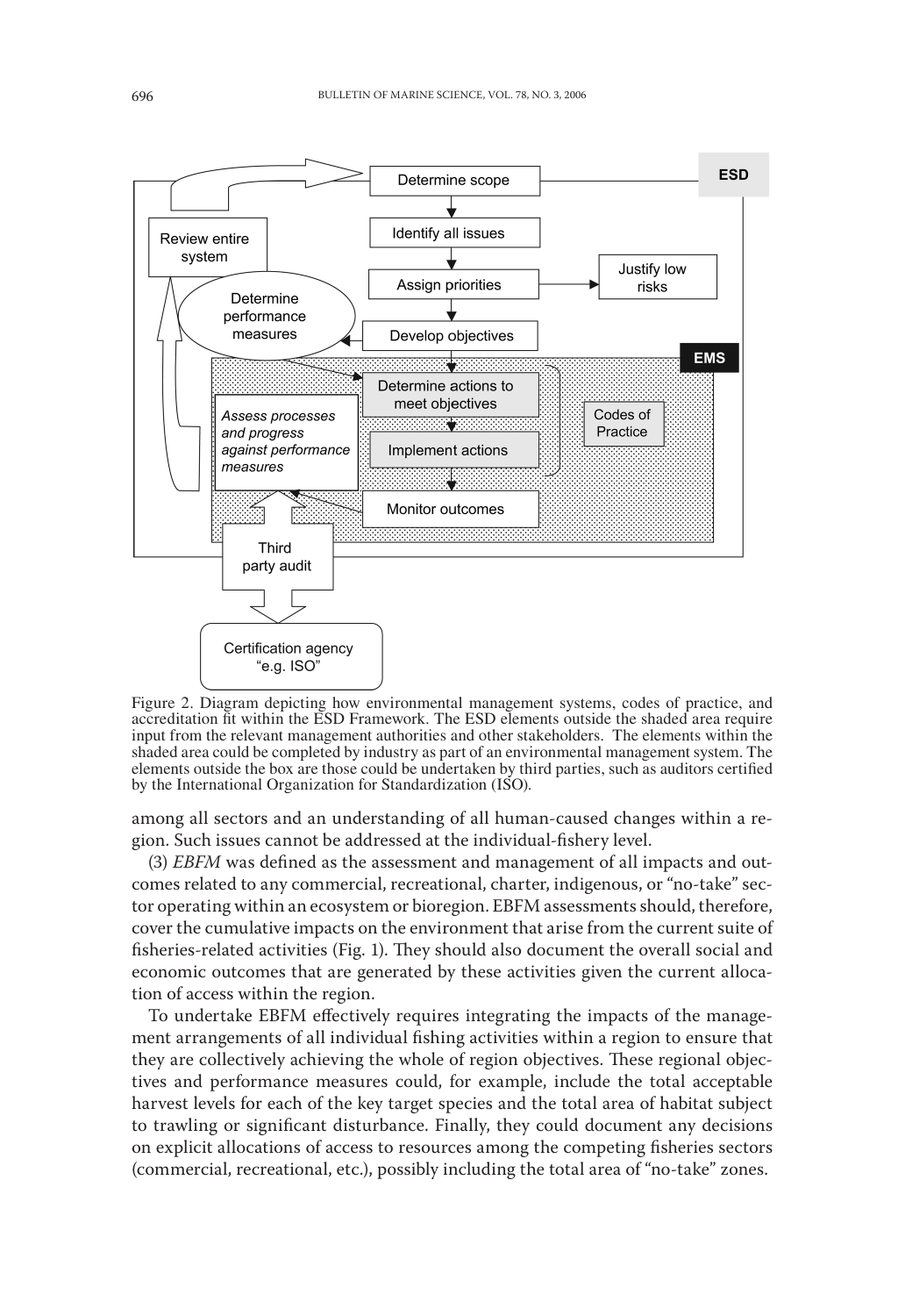

Figure 3. A summary of the processes involved in completing the Australian ESD reporting framework. The eight main elements of ESD are represented in the upper section. Each of these has a comprehensive generic component tree that is used to assist issue identification (Fletcher et al., 2002, 2005).

The completion of such assessments could reveal that, although individually each fishery is achieving its objectives, collectively the individual arrangements are not meeting the region's needs. This type of analysis has already been suggested for assessment of the impacts on threatened species in areas where each of several fisheries affects only minimal numbers but the combined impact may still be too high for recovery of the stock. In such cases, one or more of these fisheries may need to modify their management arrangements to permit achievement of the regional goals.

The EBFM framework also recognizes that single issues may require multiple and possibly competing objectives. For species that are the target of commercial, recreational, charter, and indigenous fishers and are also of interest to "no-take" groups, supplemental management objectives may be necessary in addition to the basic maintenance of an appropriate spawning-stock size. These supplementary objectives could address the need for areas with higher local abundances for viewing by divers or larger fish for trophy fishing, which would require different management arrangements in different areas.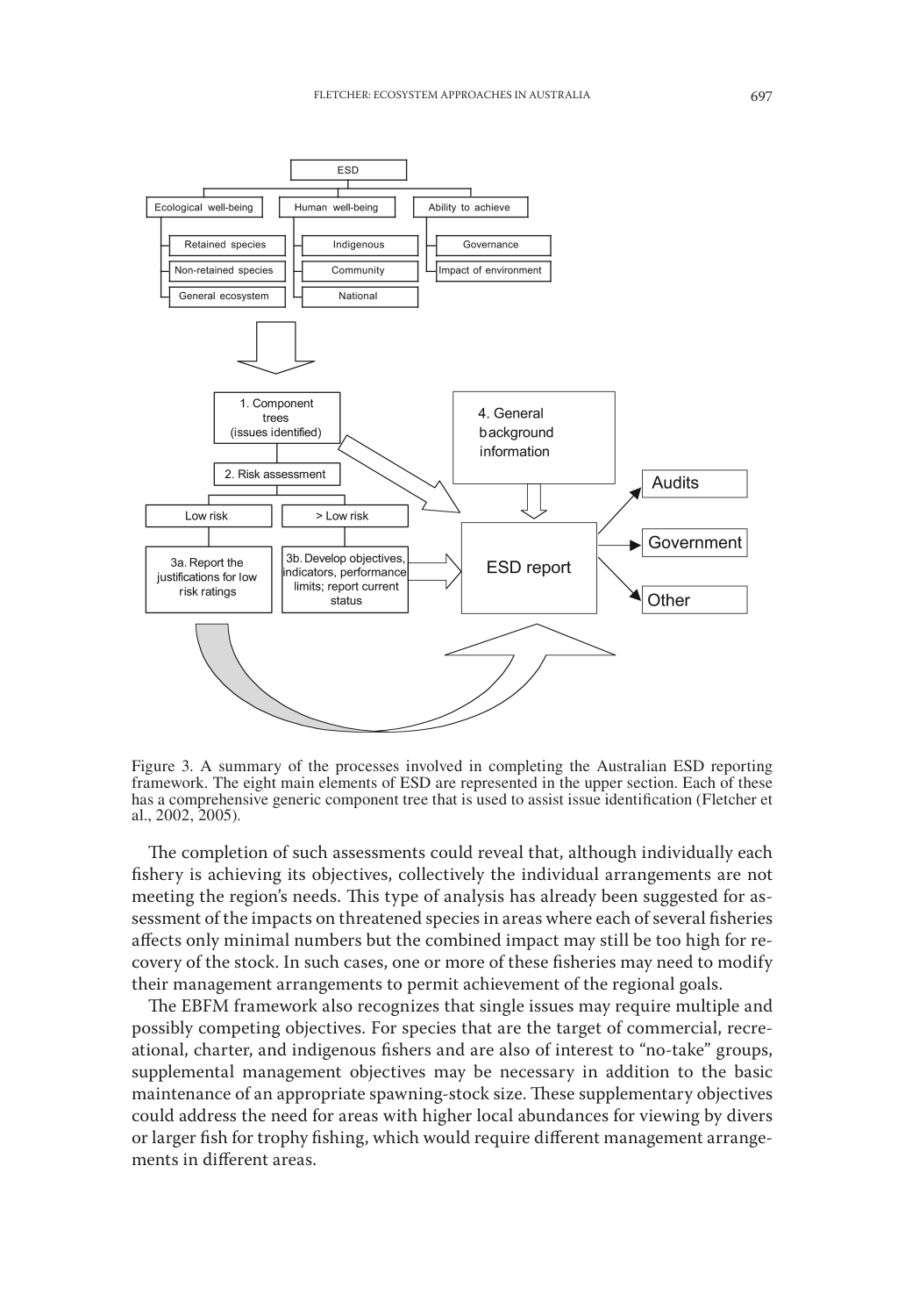This framework could also be used as the basis for assessing impacts on the ecological, social, and economic outcomes arising from any proposed changes in resource allocation among the various sectors. It should, therefore, be of value for the integrated fisheries management initiative that has begun in Western Australia, which seeks to allocate appropriate and explicit shares of the total harvest to the commercial, recreational, and indigenous sectors for each fishery resource with a high level of overlapping use (Department of Fisheries, 2000, 2002). An initial framework (based on the ESD system) for assisting with the allocation process has been developed (Department of Fisheries, 2002; Fletcher and Curnow, 2002), and the first sets of deliberations are underway (Department of Fisheries, 2005).

In conclusion, EBFM reports must demonstrate how the individual management plans and arrangements for each of the various commercial, recreational, and indigenous fisheries (including any relevant industry-level EMSs) combine to achieve regional fishery objectives (Table 1). Although the processes have begun, no EBFMlevel reports have been completed that specify measurable objectives and their associated performance levels at the regional level and also outline the explicit allocations of access among all sectors.

Although it is broader than a single fishery, the defining element of EBFM (and the reason for the "F") is that it is restricted to activities that fisheries agencies can directly manage (i.e., that are covered by their act/legislation). Therefore, fisheries agencies (and their associated industries and stakeholders) cannot complete EBM, or regional marine planning, without the cooperation and involvement of other agencies and sectors.

(4) *Ecosystem-based management (EBM)* was defined as dealing with the aggregate management of all sectors (fishing, shipping, tourism, mining, etc.) operating within or affecting a single region to achieve ESD outcomes. Therefore, within the EBM framework, all fisheries collectively form only one of the many sectors involved; other industries (e.g., tourism, shipping) and stakeholders, along with the relevant government agencies, must be included in this process (Table 1). The frequent "competition" among these sectors/agencies for allocation of access to, and/or use of, the region's resources must also be recognized (Fig. 1). For example, the establishment of a marine reserve can shift the allocation of access from the fishing sector to various "nonfisheries" users (e.g., tourism, research); similarly granting aquaculture leases can reduce access to or amenity value for many other previous or potential users of an area.

Most allocations of access among sectors have previously occurred implicitly through independent decision-making processes often covered under different legislative instruments. Without a clear assessment of whether the current allocations are the optimum outcome for society, these decisions could have unnecessarily adverse effects on one or more sectors. To be effective, therefore, EBM requires a process whereby "whole of government" objectives and performance measures for the region can be generated. Implementing EBM also implies that regional marine plans should be developed that outline the management for all sectors to achieve agreed-upon regional outcomes, including explicit determination of the optimal allocation of access among the various sectors and uses.

Although no examples are currently available in which this process has been completed, a proposal, intended to assist this process, has been made that each sector (e.g., fishing, mining, transport, tourism, etc.) use the ESD framework and tools to pro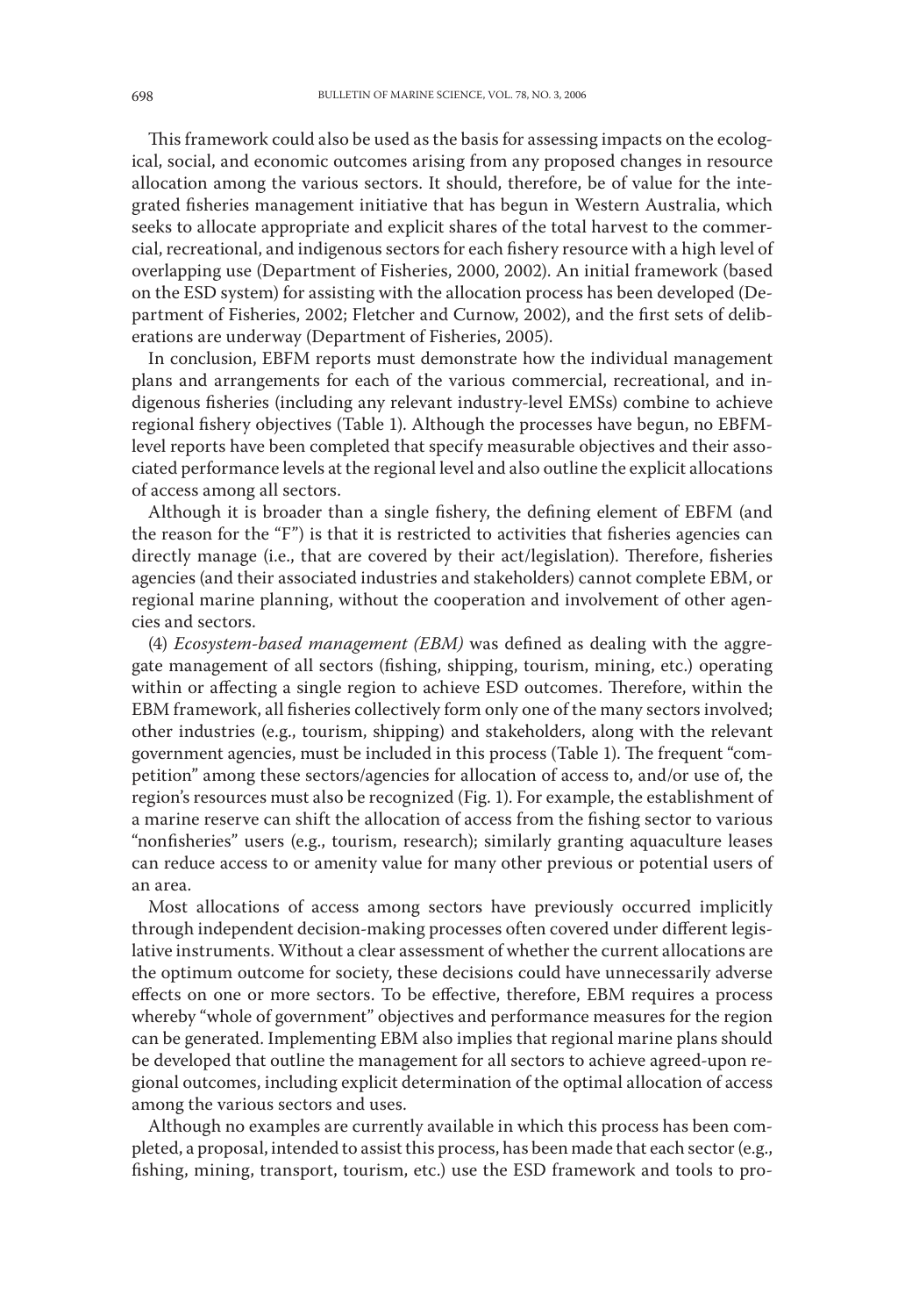vide its view of a region for both the ecological issues and socioeconomic outcomes. This would generate a consistent set of information, couched in similar terminology, which would facilitate the process of producing an integrated view by revealing overlaps or gaps in key issues and their objectives. Where competing objectives were identified, they could be reconciled through "whole of government" decisions.

Once regional objectives were developed, an integrated risk assessment could determine whether the current combination of management arrangements by all the agencies involved were appropriate. For example, this would be an unbiased way of determining the need for, or extent of, marine protected areas within a region, which are often seen as being obligatory for implementing EBM (e.g., by Ward et al., 2002).

(5) *Integrated oceans management (IOM)* is currently being implemented by the National Oceans Office (Commonwealth of Australia, 1998). It is intended not only to deal with all sectors in a region, but to cover a series of adjacent marine bioregions that form large marine ecosystems. An example of the scope of such a process is provided in the "plan" developed for the southeast region of Australia (National Oceans Office, 2004).

As with the implementation of EBM, unless these plans include clear and measurable whole-of-government objectives and agreed-upon performance targets (which in this case would need to include local, state, and federal levels of government), they risk merely reporting current activities along with a set of unmeasurable aspirations. If such plans existed, the operational management objectives of each of the affected sectors (i.e., at the Fishery ESD, EBFM, EBM levels) within this large marine ecosystem should be consistent with achieving these overall objectives. The approach outlined above for collating information for EBM should also be suitable at this higher level. In fact, as the number of sectors involved increases, so does the need for a consistent approach.

(6) *Full ESD* would require a completed IOM strategy that is linked to, or integrated with, a similarly comprehensive strategy for all adjacent terrestrial regions. These could be further expanded from regional- to national- and international-scale ESD assessments (Table 1). Taken to the logical (but totally unrealistic) end point, an ESD assessment could cover the entire planet.

## **DISCUSSION**

The frameworks and processes outlined above are beginning to turn what have generally been philosophical concepts into practical outcomes, albeit with differing levels of achievement (see Table 1 for summary). In particular, they have already been successful in facilitating the generation of assessments and management plans for individual fisheries that cover the full range of ecological issues associated with each of the various ecosystem-related strategies.

We have demonstrated that the range of ecosystem approaches being implemented in Australia, along with the other terms presented in the introduction, are just variations on a theme. None is "right" or "wrong." The term ecosystem approach to fisheries (EAF), as developed by FAO (FAO, 2003), has been adopted in many places (e.g., South Africa, Cochrane et al., 2004; U.S., Sissenwine and Murawski, 2004). Its scope and systems are fully consistent with the EMS, Fishery ESD, or EBFM levels outlined above, depending on whether a part of a fishery, a single fishery, or a collection of fisheries is being examined. Comparisons with other related concepts reveal similar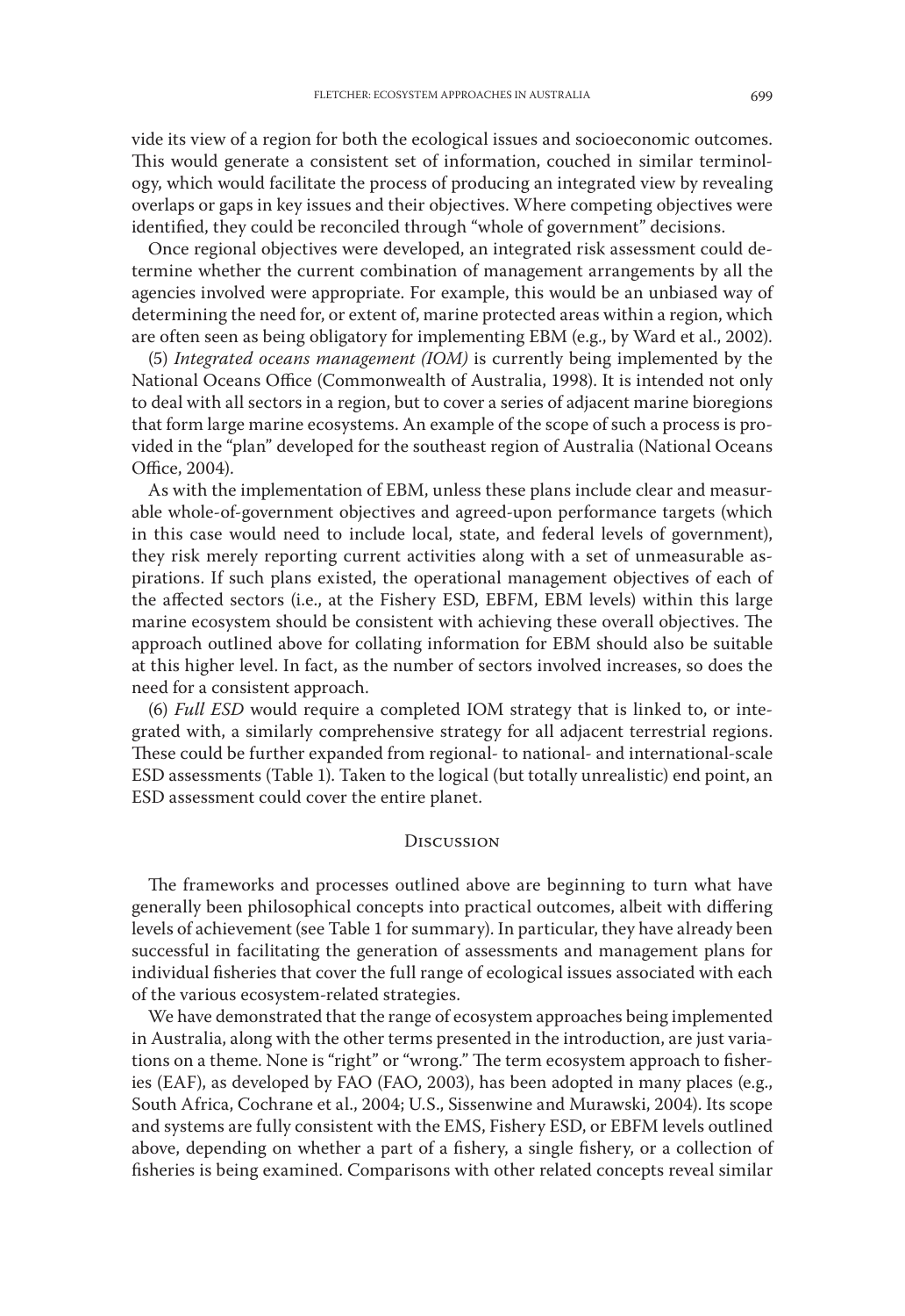overlaps. The one clear difference is whether the approach just deals with the full set of ecological consequences resulting from an activity (e.g., Beamish and Mahnken, 1999; Link, 2002) or whether it explicitly acknowledges the requirement to consider the social and economic outcomes from these activities (e.g., Lane and Stephenson, 1995; Larkin, 1996; Chesson et al., 1999; Ward et al., 2002; Fletcher et al., 2005).

Using more general terms such as EAF or "ecosystem approach" may be (sensu Larkin, 1996) a useful "shorthand for more holistic approaches to resource management." The potential hazard associated with using any of these terms is that stakeholders often equate "ecosystem" with only the ecological aspects, a view that may or may not be appropriate. Whatever term is chosen it must, prior to implementation, have a clear definition, agreed to by all stakeholders, of which elements it includes.

Implementing any of these ecosystem approaches in a practical manner has previously proven difficult (e.g., Staples, 1997), as is reflected in the large number of reporting and management systems that have been proposed to assist the process (see reviews by Garcia and Staples, 2000; Charles, 2001). The experiences in Australia, where the ESD framework has been applied to varying degrees across different levels of activities, have revealed four key elements that appear necessary for the successful implementation of any ecosystem approach.

(1) Determining the scope of the assessment. This process includes developing a clear description of what is to be managed, determining whether it can be managed by the agencies and stakeholders involved, and ensuring that all relevant agencies and stakeholders are committed to the process. If any of these conditions are not met, either progress will be minimal or the outputs will probably not be useful. The recognition by the fisheries agencies in Australia that they alone could not achieve EBM has been a highly valuable outcome. It has provided significant motivation to generate a more whole-of-government approach to marine planning, especially where the establishment of marine protected areas is involved.

(2) An inclusive process for identifying all the issues that must be assessed across all areas of ESD (i.e., ecological, social, economic, governance). Most successful applications of this approach have directly involved stakeholders in the process of effectively breaking down the broad themes covered by ESD into more manageable-sized units relevant to the scope and circumstances of the sector or region being examined.

(3) Application of risk-assessment methods for the determination of which identified issues require direct management. This important process has significantly improved acceptance of the ESD framework both by managers, who were concerned that their workload would increase unnecessarily, and by the main stakeholder groups, who have been actively involved in all steps (Fletcher, 2005). Without the inclusion of the risk-assessment component, implementation of ESD across Australian fisheries would probably have been slowed substantially.

(4) For those issues requiring direct management, the clear establishment and documentation of the acceptable levels of performance, who is responsible for the management arrangements that will achieve these levels, and what review processes are needed to assess performance.

Most individual fisheries in Australia only successfully generated each of these components as part of the process of completing their ESD reports and applications (Table 1). These documents incorporate what is becoming an expanding body of indicators and reference points for target species (e.g., Gabriel and Mace, 1999) and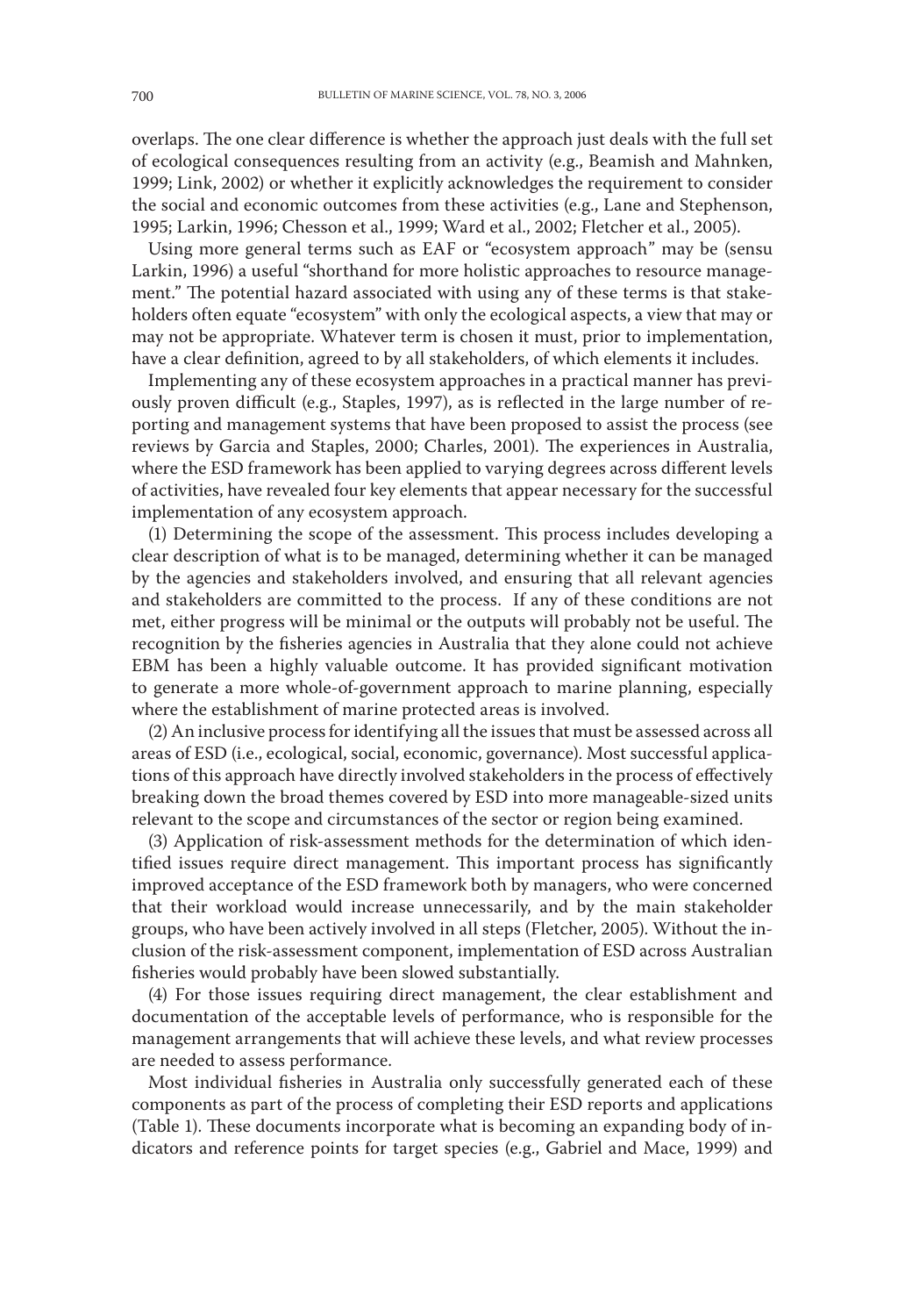broader ecosystems issues (e.g., Garcia, 2000; Murawski, 2000; Sainsbury and Sumaila, 2002).

Despite this progress, few examples exist of "whole of government" objectives that can operate at a regional or larger scale. The different political cycles affecting the state and federal governments and the overlapping legislation and authority administered by several agencies even within one jurisdiction can make obtaining agreements at these levels slow and difficult. Many of those involved are only starting to recognize that marine planning is not synonymous with establishing marine protected areas but requires a dedicated and comprehensive process such as is generally used on land.

Even where each of the key elements outlined above has been put in place, the process has often not been simple. In general, the greater the scope of the analysis (i.e., the higher the level in the hierarchy), the more overlapping jurisdictions, agencies, and stakeholders become involved and the smaller the chance that the current governance arrangements (especially interagency and intergovernment processes) will allow development of an effective plan.

Appropriate governance arrangements are now recognized as a key element for all successful natural-resource management (e.g., Sissenwine and Mace, 2003). Because many regions of the world have jurisdictional arrangements for fisheries that are more complicated than those in Australia, the difficulties in achieving quick outcomes by applying the frameworks may be multiplied. Such problems do not mean that the frameworks "don't work." The various components and tools of the framework are effective in identifying discrepancies between the scope of issues covered and the governance arrangements in place, including whether the agencies and groups involved are capable of addressing these impediments. Clearly, different strategies will be needed for those fisheries or systems that involve multiple countries and agencies. These are largely policy and political issues, not science-based problems.

Finally, without assessments at the lower (i.e., individual-fishery) level, analyses and planning at either the multifishery or multisectoral level will be difficult. So far, attempts to use a top-down approach have rapidly encountered difficulties because of the lack of structured information available, as is apparent from the clear decline in the rate of progress at the higher categories of assessment (Table 1). The buildingblock approach (see Figure 1), whereby assessments completed at one level become inputs to the next, will take longer to get started but will probably be the most efficient method for completing assessments and planning at the regional and national levels.

In conclusion, the suite of definitions outlined above, along with the general ESD approach, has now been accepted by all relevant government agencies within Australia. We hope that these agreements will increase the efficiency of expanding the implementation of assessments to levels beyond the individual fishery by reducing the time previously spent discussing what should be assessed. The analysis of ecosystem-related concepts has already helped identify which agencies should be working collaboratively to ensure the efficient exchange of information among levels. Nonetheless, given the complexity of negotiations among sectors and agencies (including the frequent high turnover of staff), and despite the considerable progress already made at lower levels, the process will probably take a further 10 yrs to be fully implemented across all levels, sectors, and regions.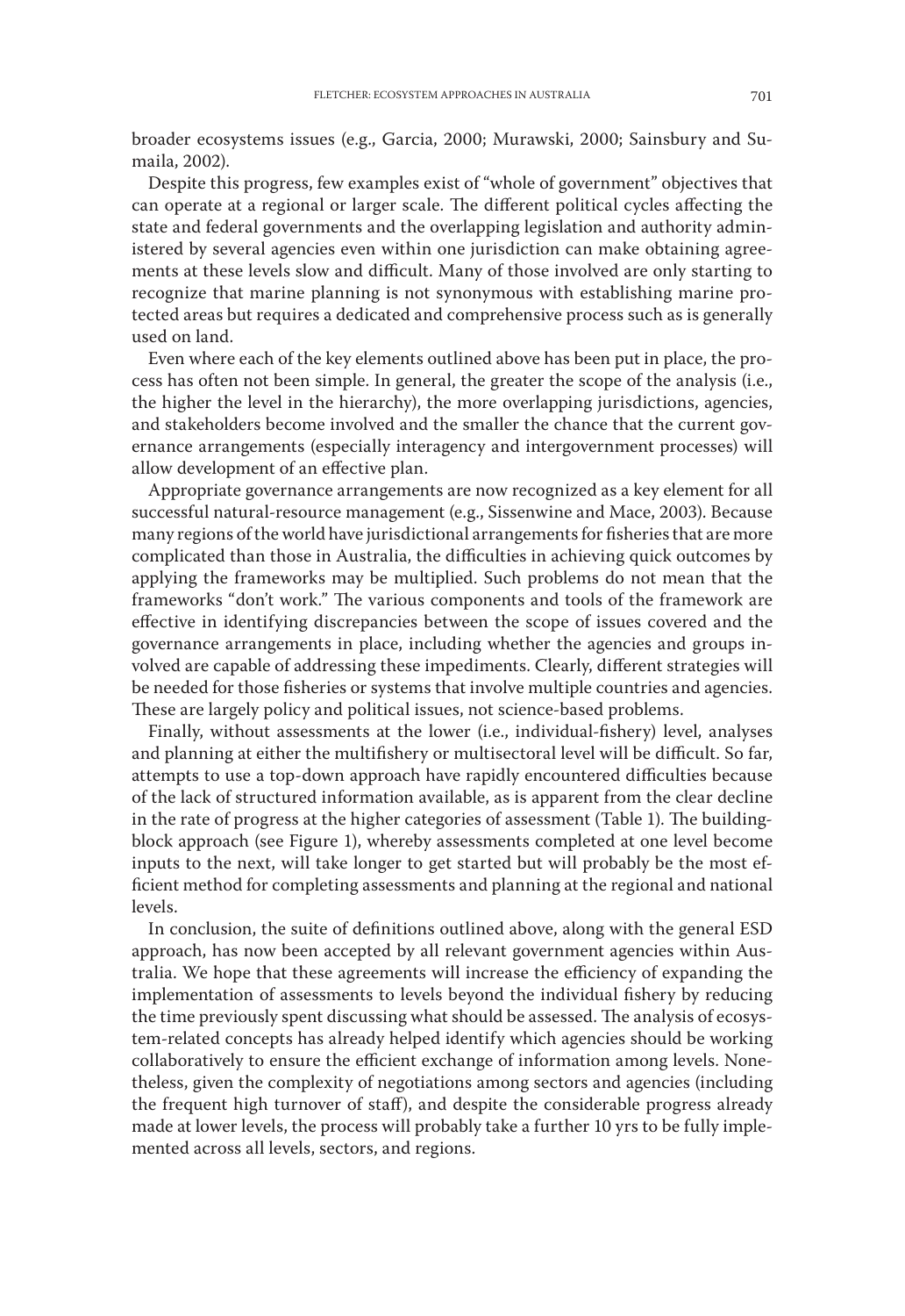These frameworks and tools we have developed should have direct relevance for the implementation of ecosystem approaches elsewhere. Although our experiences have shown that obtaining agreement on the scope and having appropriate governance arrangements can be problematic, the best way forward is to start the process, whatever it is called. A vast amount of work is already being done around the world on by-catch, habitat impacts, community structure, and other ecosystem-related issues (e.g., Jennings and Kaiser, 1998; Hall, 1999). The use of these frameworks gives such programs "a home" and helps to determine the circumstances under which these issues must be addressed and at what level and scope.

### **ACKNOWLEDGMENTS**

The work presented here was mostly funded by Fisheries Research and Development Corporation projects FRDC 2000/145; FRDC 2004/006. I thank the members of the ESD reference group for their participation and contribution at the April 2004 workshop and for their support for this ESD-related work over the previous 4 yrs. Two anonymous reviewers and the conference editors greatly assisted in making this a more focused account of the Australian experiences. Finally, I thank the entire steering committee of the Mote Symposium for allowing me to present this work. This is publication number 15 of the ESD Reporting and Assessment Subprogram Series.

## LITERATURE CITED

- Beamish, R. J. and C. Mahnken. 1999. Taking the next step in fisheries management. Pages 1–21 *in* Ecosystem approaches for fisheries management. AK-SG-99-01. Univ. Alaska, Fairbanks.
- Brodziak, J. and J. Link. 2002. Ecosystem-based fishery management: what is it and how can we do it? Bull. Mar. Sci. 70: 589–611.
- Charles, A. T. 2001. Sustainable fishery systems. Fish and aquatic resources Series 5. Blackwell Science, Malden. 370 p.
- Chesson, J., H. Clayton, and B. Whitworth. 1999. Evaluation of fisheries-management systems with respect to sustainable development. ICES J. Mar. Sci. 56: 980–984.
- Cochrane, K. L., C. J. Augustyn, A. C. Cockcroft, J. H. M. David, M. H. Griffiths, J. C. Groeneveld, M. R. Lipinski, M. J. Smales, C. D. Smith, and R. J. Q. Tarr. 2004. An ecosystem approach to fisheries in the southern Benguela context. Afr. J. Mar. Sci. 26: 9–35.
- Commonwealth of Australia. 1992. The national strategy for ecologically sustainable development. Australian Government Publication Service, Canberra. 148 p.
	- \_\_\_\_\_\_\_\_\_\_\_\_\_\_\_\_\_\_\_\_\_\_\_\_\_. 1998. Australia's oceans policy, volume 1. Department of the Environment, Canberra. 52 p.
- \_\_\_\_\_\_\_\_\_\_\_\_\_\_\_\_\_\_\_\_\_\_\_\_\_. 2001. Guidelines for the ecologically sustainable management of fisheries. Department of Environment and Heritage, Canberra. 16 p.
- Dunlop, J. N. 2003. A conservation sector perspective on ESD assessment in Western Australian fisheries. Pages 43–45 *in* S. J. Newman, D. J. Gaughan, G. Jackson, M. C. Mackie, B. Molony, J. St John, P. Kailola, eds. Towards sustainability of data-limited multi-sector fisheries. Australian Society for Fish Biology Workshop Proceedings, September 2001. Fisheries Occasional Publication No. 5, Department of Fisheries, Perth.
- Department of Fisheries. 2000. Protecting and sharing Western Australia's coastal fish resources: the path to integrated management. Fisheries Management Paper No. 135. Fisheries Western Australia, Perth. 90 p.

\_\_\_\_\_\_\_\_\_\_\_\_\_\_\_\_\_\_. 2002. Report to Minister for Agriculture, Forestry and Fisheries by the Integrated Fisheries Management Review Committee. Fisheries Management Paper No. 165. Department of Fisheries, Perth. 111 p.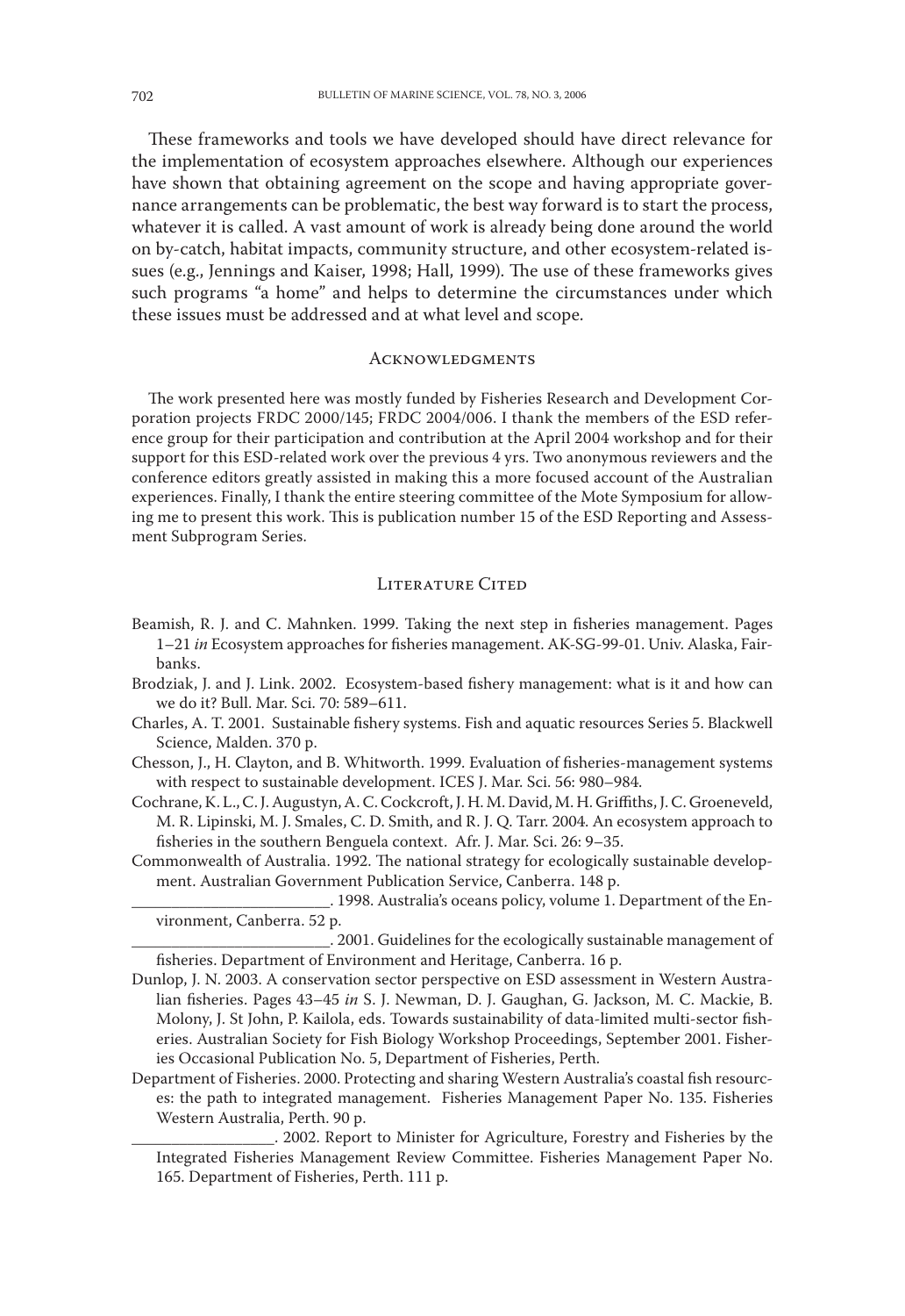\_\_\_\_\_\_\_\_\_\_\_\_\_\_\_\_\_\_. 2005. Allocation of the western rock lobster resource between user groups. Fisheries Occasional Paper No. 21. Department of Fisheries, Perth. 19 p.

- FAO (Food and Agriculture Organization of the United Nations). 2003. Fisheries management 2. The ecosystem approach to fisheries. FAO Tech. Guide. Responsible Fisheries 4 (Supp. 2). 112 p.
- Fletcher, W. J. 2005. Application of qualitative risk assessment methodology to prioritise issues for fisheries management. ICES J. Mar. Sci. 62: 1576–1587
	- and I. Curnow. 2002. Processes for the allocation, reallocation and governance of resource access in connection with a framework for the future management of fisheries within Western Australia: a scoping paper developed for consideration and use by the Integrated Fisheries Management Review Committee. Fisheries Management Report No. 7. Department of Fisheries, Perth. 63 p.
	- ., J. Chesson, M. Fisher, K. J. Sainsbury, T. Hundloe, A. D. M. Smith, and B. Whitworth. 2002. National ESD reporting framework for Australian fisheries: the "how to" guide for wild capture fisheries. FRDC Project 2000/145. Fisheries Research and Development Corporation, Canberra. 120 p.

\_\_\_\_\_\_\_\_\_, \_\_\_\_\_\_\_\_\_\_\_, K. J. Sainsbury, M. Fisher, and T. Hundloe. 2005. A flexible and practical framework for reporting on ecologically sustainable development for wild capture fisheries. Fish. Res. (Amst.) 71: 175–183.

- Gabriel, W. L. and P. M. Mace. 1999. A review of biological reference points in the context of the precautionary approach. Pages 34-45 *in* V. R. Restrepo, ed. Proc. 5<sup>th</sup> National NMFS Stock Assessment Workshop: providing scientific advice to implement the precautionary approach under the Magnuson-Stevens fishery conservation and management act. NOAA Tech Memo. NMFS-F/SPO-40. U.S. Department of Commerce, Washington, D.C.
- Garcia, S. M. 2000. The FAO definition of sustainable development and the code of conduct for responsible fisheries: an analysis of the related principles, criteria and indicators. Mar. Freshw. Res. 51: 535–540.

and K. Cochrane. 2005. Ecosystem approach to fisheries: a review of implementation guidelines. ICES J. Mar. Sci. 62: 311–319.

and D. J. Staples. 2000. Sustainability reference systems and indicators for responsible marine capture fisheries: a review of concepts and elements for a set of guidelines. Mar. Freshw. Res. 51: 385–426.

- Government of South Australia, 2004. Living coast strategy for South Australia. Department for Environment and Heritage, Adelaide. 80 p.
- Hall, S. J. 1999. The effects of fishing on marine ecosystems and communities. Blackwell Science, Oxford. 274 p.
- Hundloe, T. J. 2002. Valuing fisheries. An economic framework. Univ. Queensland Press, St. Lucia. 257 p.
- Jennings, S. and M. J. Kaiser. 1998. The effects of fishing on marine ecosystems. Adv. Mar. Biol. 34: 201–352.
- Kangas, M., E. Sporer, J. McCrea, W. Fletcher, and V. Slowik. 2005. The Exmouth Gulf prawn fishery. ESD Report Series 1. Department of Fisheries, Perth. 132 p.
- Lane, D. E. and R. L. Stephenson. 1995. Fisheries management science: the framework to link biological, economic, and social objectives in fisheries management. Aquat. Living Resour. 8: 215–221.
- Larkin, P. A. 1996. Concepts and issues in marine ecosystem management. Rev. Fish Biol. Fish. 6: 139–164.
- Link, J. S. 2002. What does ecosystem-based fisheries management mean? Fisheries (Bethesda) 27: 18–21.
- Murawski, S. A. 2000. Definitions of overfishing from an ecosystem perspective. ICES J. Mar. Sci. 57: 649–658.
- National Oceans Office. 2004. South-east regional marine plan, implementing Australia's oceans policy in the south-east marine region. National Oceans Office, Hobart. 108 p.